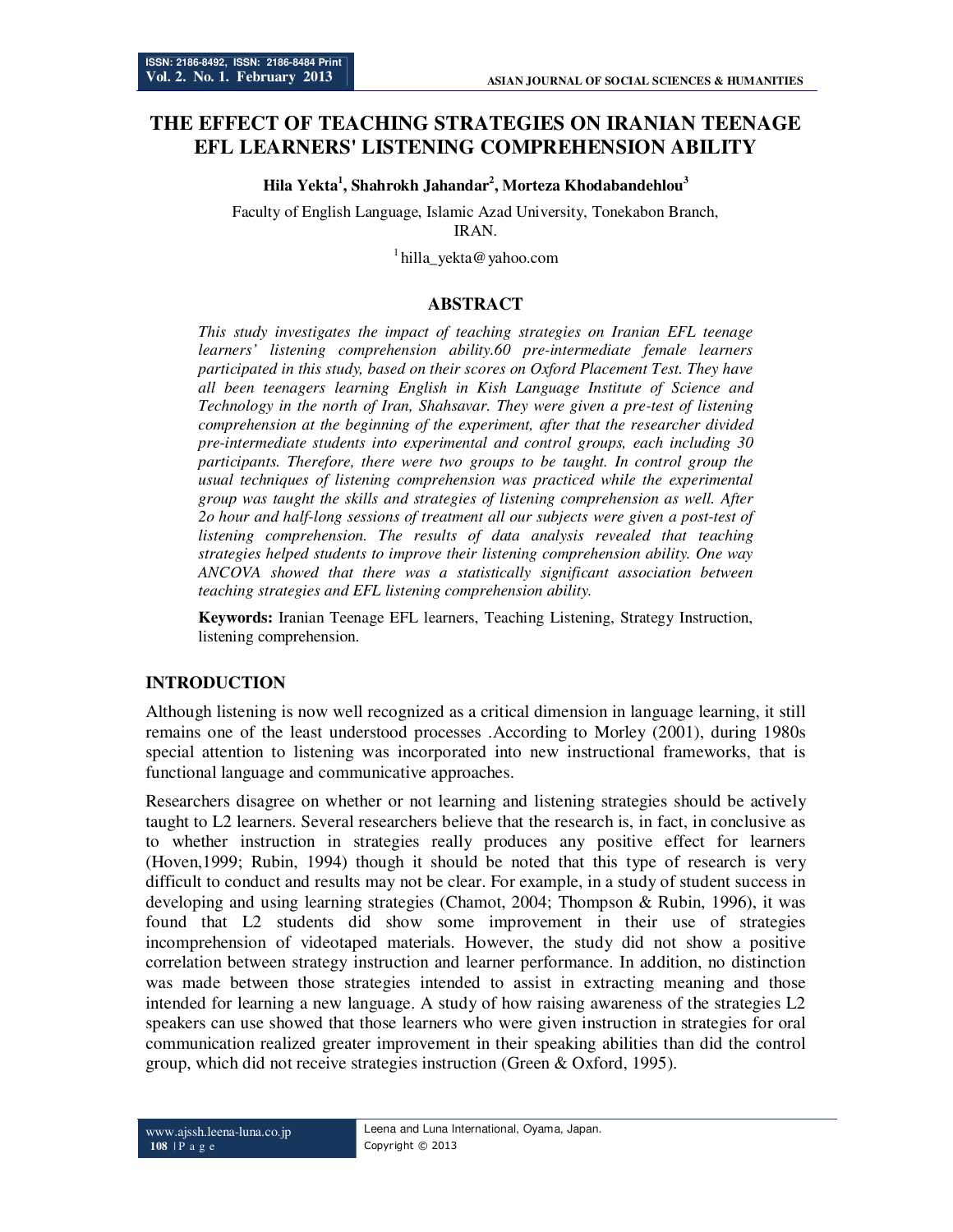Various techniques have been developed to measure strategy use. Techniques fall into two broad categories:

1: those which permit the researcher to observe the strategy 2: those which provide participants the opportunity to self-report their use of strategies*.* 

Measuring listening strategies presents a challenge because of the inability to "see" what happens during mental processing. The only way researchers can really see the strategy being used is to observe how the learner operationalizes the strategy or, in other words, the action the learner performs upon activation of the strategy (Buck, 2001). Each of the following reporting techniques has been used in research studies. It must be noted, however, that despite the benefits of each technique, drawbacks are evident and must be carefully weighed. Because of the behavioral aspect of observing a listener while s/he actively performs a task, observation has limited value in assessing listening strategies (Buck, 2001).

### **STATEMENT OF THE PROBLEM**

Listening comprehension is viewed theoretically as an active process in which individuals focus on selected aspects of aural input, construct meaning from passages, and relate what they hear to existing knowledge.

This research has focused on the mental processes Iranian EFL learners use in listening comprehension.

"There has been little direct research that would clarify what listeners actually do while listening to oral texts in academic settings, especially on second language listening comprehension." In recent years a considerable amount of attention has been devoted to the processing of the printed word, both by native speakers of English and speakers of English as a second language. As a study is done on a group of 92 Iranian EFL freshman university students in South of Esfahan, all females and majoring in TEFL course. In order to determine whether there was a statistically meaningful relationship between the listening strategies employed by Iranian EFL students listening proficiency levels, the Pearson Correlation was computed, which revealed there was a significant positive medium correlation between listening proficiency and meta-cognitive and socio-affective strategies among advanced freshman students.

There have been few studies dealing with strategies that FL learners might use when provided with aural input. Nor indeed do there seem to be studies that approach aural comprehension from the perspective of the way meaning is constructed by learners-hearers, and weather some ways of constructing meaning lead to greater or lesser progress in the mastery of target language.

#### **STATEMENT OF THE HYPOTHESIS**

In this research it is hypothesized that successful Iranian EFL learners ('success' defined in terms of oral communicative abilities in general and listening comprehension in particular) employ certain strategies which less successful learners do not employ or employ only weakly.

The present study attempts to answer the following research question:

RQ: Does teaching strategies affect Iranian EFL learners listening comprehension ability at the pre-intermediate level?

This question can be expressed in terms of the following research null hypothesis.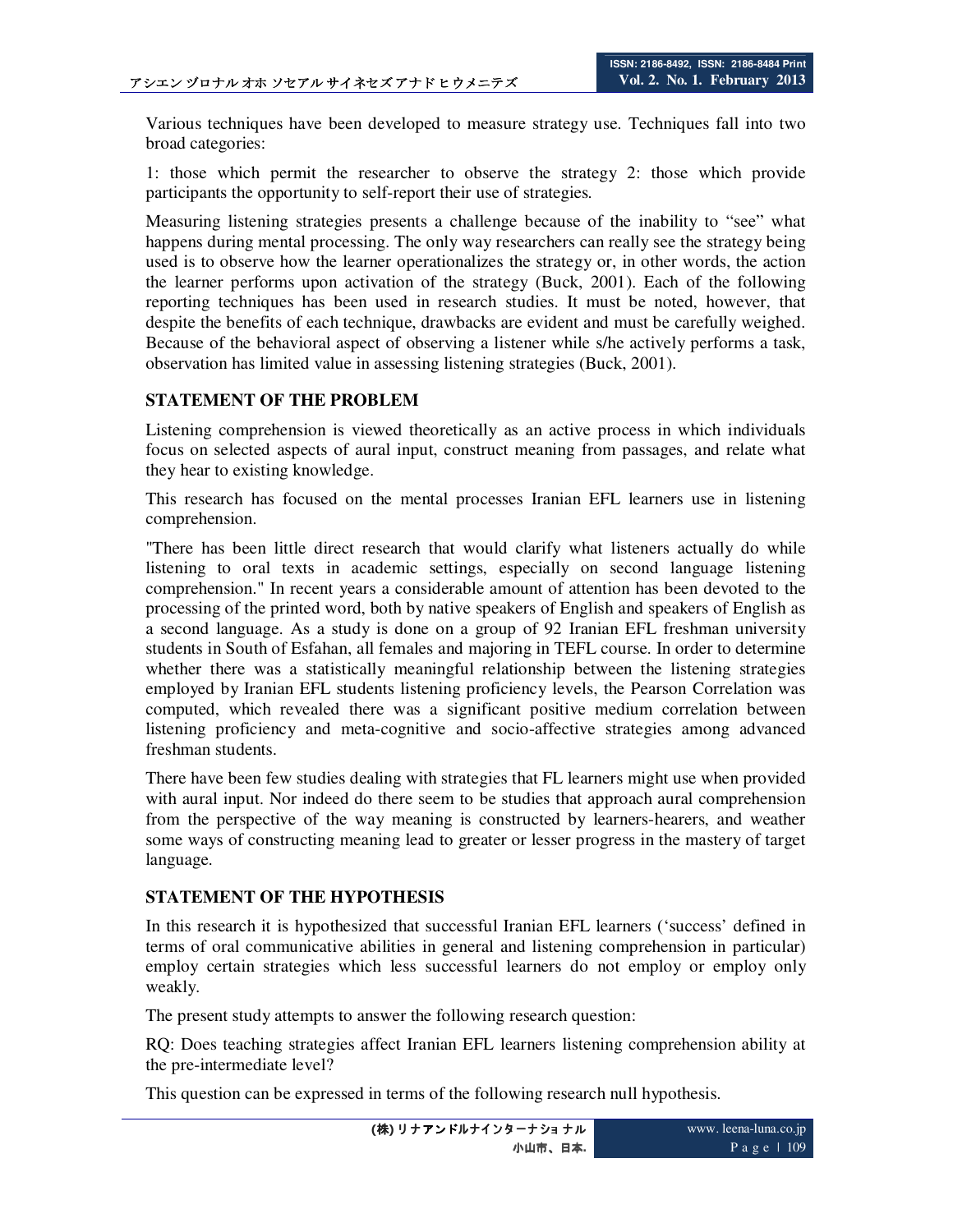H: Teaching strategies does not affect Iranian EFL learners listening comprehension ability at pre-intermediate level.

## **DEFINITIONS OF KEY TERMS**

#### **Teenage Iranian EFL learners**

The phrase Teenage Iranian EFL learners in this research study refers to the homogeneous female students aged 13 to 17 who have been learning English as a foreign language in Kish Language Institute of Tonekabon.

#### **Teaching Listening**

There are some listening skills which should be taught to English learners beside ordinary listening practices, learners need to be aware that the knowledge of grammar and vocabulary is vital in being a successful language learner, however it is not enough.

#### **Strategy Instruction**

One of the main issues throughout this study was teaching the strategies and skills of listening so that foreign language learners became aware of some basic techniques while they are listening to a dialogue.

#### **Listening Comprehension**

All comprehension depends on the storing and processing of information by mind (Holden, 2004). Guo&wills (2004) worked on different aspects of listening, and according to Cook (2001) any sentence listeners hear is matched against their mental scripts and schemas.

## **METHODOLOGY**

#### **Subjects**

60 females participated in this study; they were distinguished as pre-intermediate learners, based on their scores on Oxford Placement Test. They have all been teenagers learning English in Kish Language Institute of Science and Technology in the north of Iran, Shahsavar. The age of the participants ranged from 13 to 17. Some of them have started English since they were very small and have successfully passed children courses before joining teenage levels and a few of my learners did not have a long background in English language learning.

#### **Instruments**

Three research instruments were used in this study. First, the listening section of KET, Key English Test, was used as the pre-test of listening for my pre-intermediate level, Preliminary English Test. The test included 25 items consisting of short statements, short conversations moving toward longer more challenging ones. For questions 1-5 put a tick under the right answer; for questions 6-10 write a letter next to each option; and for the rest of questions fill in the missing information. The instructions were quite clear with good quality of recording and they could hear each conversation twice; approximately 25 minutes for KET. The tests were hand scored by the researcher.

The second instrument consisted of two course books. All participants were taught by the book, Tune In: Learning English through Listening / Jack C.Richards & Kerry O' Sollivan (2007). In addition, half of the girls at each level received the listening skills & strategies of Longman Preparation Course for the TOEFL Test / Deborah Phillips (1996).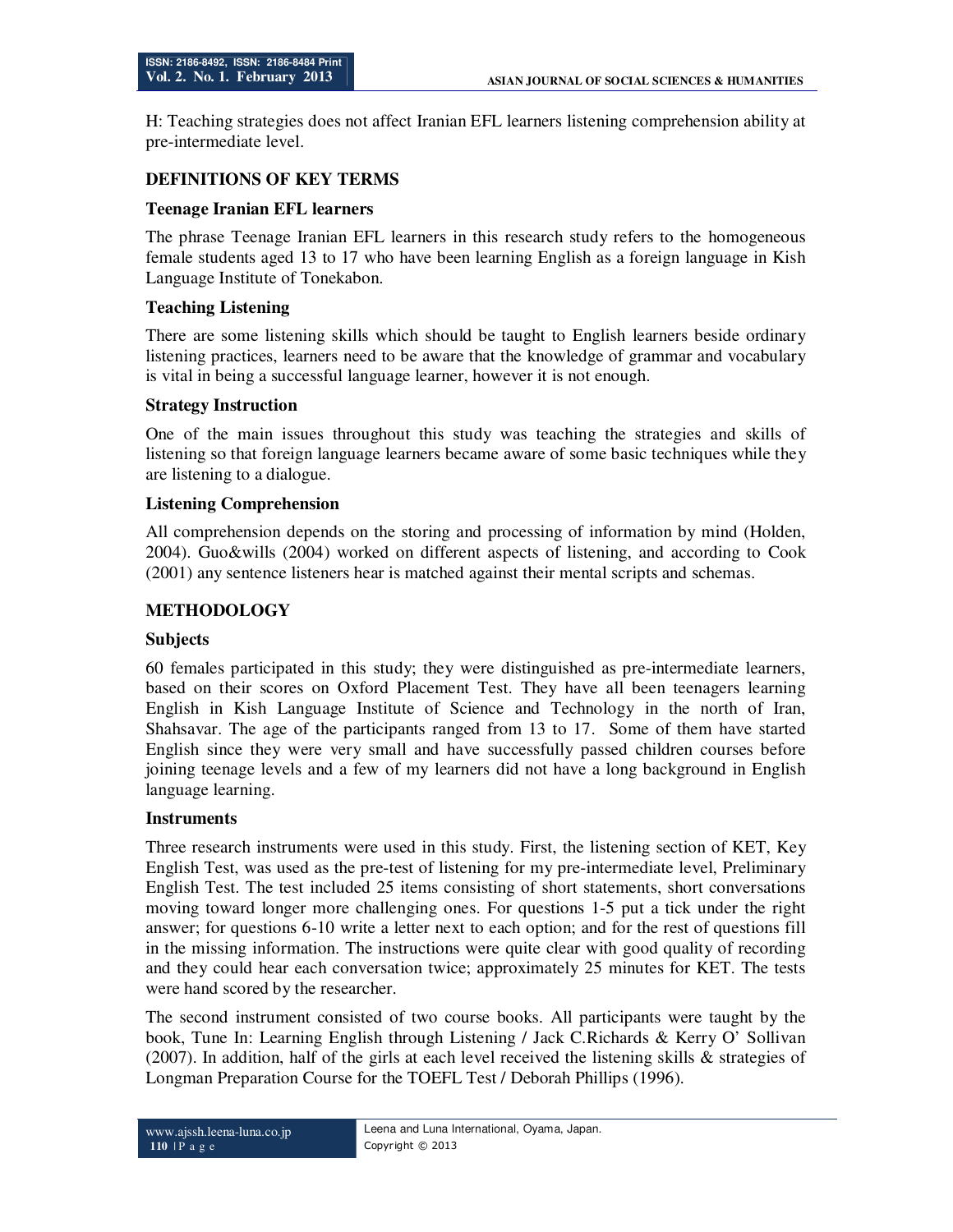The third instrument consisted of another version of KET which was administered as a post test at the end of the experiment.

#### **Procedure**

Before the beginning of the experiment, 60 out of 120 English teenage learners in Kish Language institute of Science & Technology, Tonekabon branch sat in one classroom to take the listening section of KET as their pre-test, according to the fact that their level of English listening proficiency was pre-intermediate based on their scores on Oxford Placement Test. After that the researcher divided pre-intermediate students into experimental and control groups, each including 30 participants. The pre-intermediate control group was exposed to Tune In, Learning English through Listening student book while the experimental preintermediate group also received the listening skills & strategies of Longman Preparation Course for the TOEFL Test. An upper level of the course book was taught to intermediate control group. The researcher went through 20 sessions with each group. In control group the usual techniques of listening comprehension were practiced such as listening to a conversation and ticking the right answers, pre-listening and post-listening activities to expand the vocabulary and grammar. The treatment which was received in the other group was beyond ordinary activities of listening comprehension, they were thought where to focus on when hearing a short conversation or to avoid choosing answers that contain words with similar sounds but with different meanings from what they hear on the tape. Every single session the experimental group practiced one new skill as well as the common listening comprehension techniques.

After 20 hour and a half long session, all our subjects were given a post-test of listening comprehension.

### **Data Analysis**

The statistical analysis was conducted utilizing the Statistical Package for Social Sciences (SPSS) 16.0 for Windows. . One way ANCOVA has been met between pre-tests and posttests, while a T-test was also conducted to find out the level of significance between the posttests of our two levels of pre-intermediate and intermediate. There was a significant relationship between variables.

## **RESULT**

## **Findings**

In order to find out whether there was a significant relationship between those students who learnt the book only and those participants who received strategies as well, at two levels of pre-intermediate and intermediate, ANCOVA was run, the results displayed that there was a significant positive relationship between teaching strategies to EFL learners and their listening comprehension ability. Therefore, the null hypothesis: Teaching strategies does not affect Iranian EFL learners listening comprehension ability at pre-intermediate level, has been rejected.

#### **Data Analysis**

As it has already been declared**,** the aim of the present study is to investigate the effect of teaching strategies on Iranian EFL learners at pre-intermediate level. The results of investigated data, are revealed using descriptive statistics (mean and Std. Deviation) as well as inferential statistics of One-way Analysis of Covariance (ANCOVA). Before we get started – we must first test the assumptions underlying the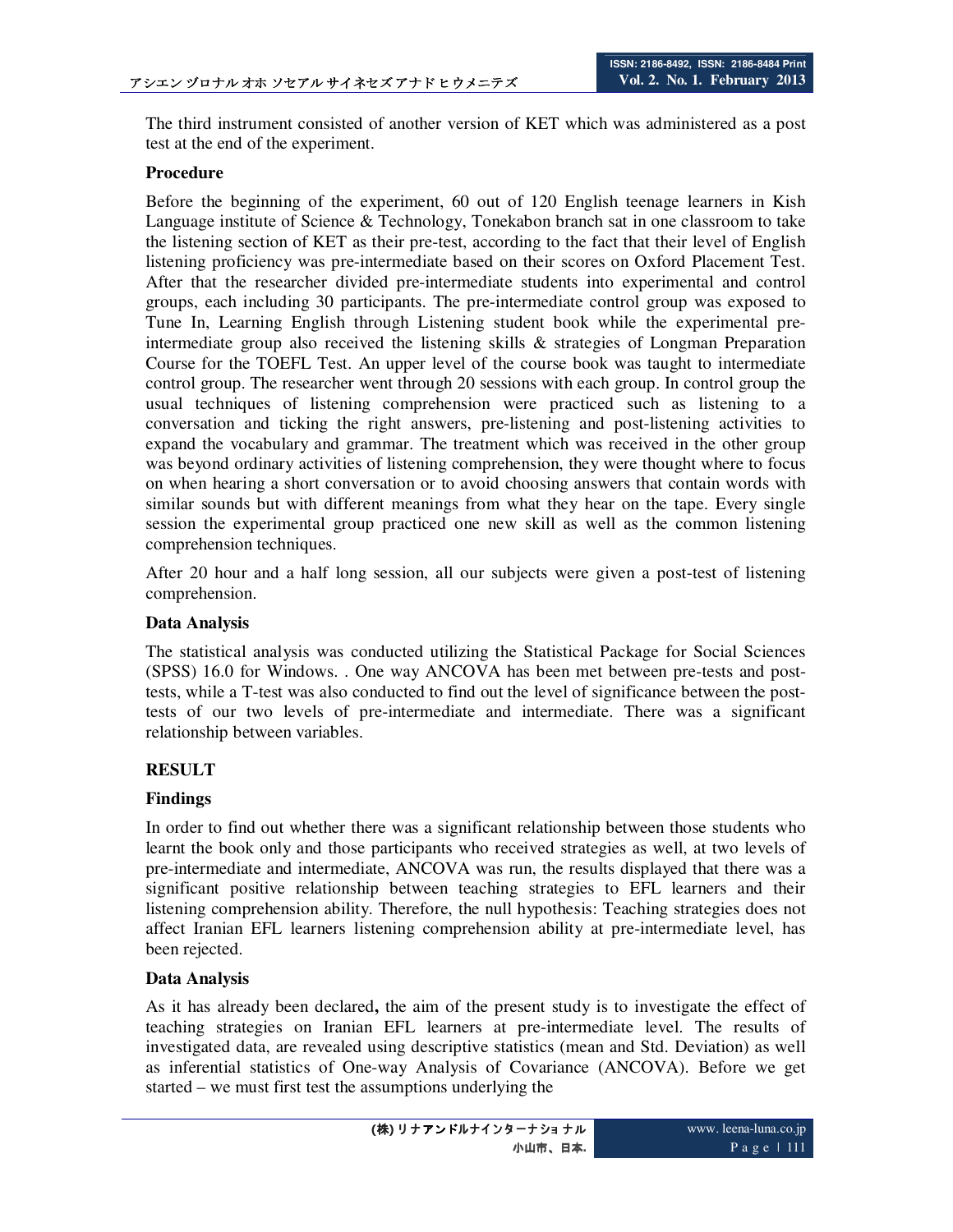ANCOVA. In addition to testing the assumption of independence and the assumption of normality we need to conduct a test of the homogeneity-of regression (slopes) assumption.

| Table 1. Covariance analysis of EG and CG at pre-intermediate level |  |  |  |  |  |
|---------------------------------------------------------------------|--|--|--|--|--|
|---------------------------------------------------------------------|--|--|--|--|--|

| Dependent Variable: Key post |  |
|------------------------------|--|
|------------------------------|--|

| Source          | Type III Sum of Squares | df | Mean Square | $\boldsymbol{F}$ | Sig. |
|-----------------|-------------------------|----|-------------|------------------|------|
| Corrected Model | $291.499^a$             | 3  | 97.166      | 28.276           | .000 |
| Intercept       | 603.196                 | 1  | 603.196     | 175.535          | .000 |
| group           | 13.989                  | 1  | 13.989      | 4.071            | .048 |
| <b>KET</b> pre  | .000                    | 1  | .000        | .000             | .994 |
| group *KET pre  | .908                    | 1  | .908        | .264             | .609 |
| Error           | 192.434                 | 56 | 3.436       |                  |      |
| Total           | 23612.000               | 60 |             |                  |      |
| Corrected Total | 483.933                 | 59 |             |                  |      |

a. R Squared = .602 (Adjusted R Squared = .581)

Before conducting an ANCOVA – the homogeneity-of-regression (slope) assumption should first be tested. The test evaluates the interaction between the covariate and the factor (independent variable) in the prediction of the dependent variable. A significant interaction between the covariate and the factor suggests that the differences on the dependent variable among groups vary as a function of the covariate.

If the interaction is significant – the results from an ANCOVA are not meaningful – and ANCOVA should not be conducted.

| <b>Descriptive Statistics</b> |         |                       |    |  |  |
|-------------------------------|---------|-----------------------|----|--|--|
| Dependent Variable: KET post  |         |                       |    |  |  |
| Group                         | Mean    | <i>Std. Deviation</i> | N  |  |  |
| EG                            | 21.8333 | 1.62063               | 30 |  |  |
| CG                            | 17.4333 | 2.01175               | 30 |  |  |
| Total                         | 19.6333 | 2.86396               | 60 |  |  |

#### **Table 2. Means of dependent variable (KET) post-test**

From the above output – we see that the underlying assumption of homogeneity of variance for the one-way ANCOVA has been met. The covariate is included in the analysis to control for the differences on the independent variable. While it is not the central focus of the analysis, the results are available as part of the output. The primary purpose of the test of the covariate is that it evaluates the relationship between the covariate and the dependent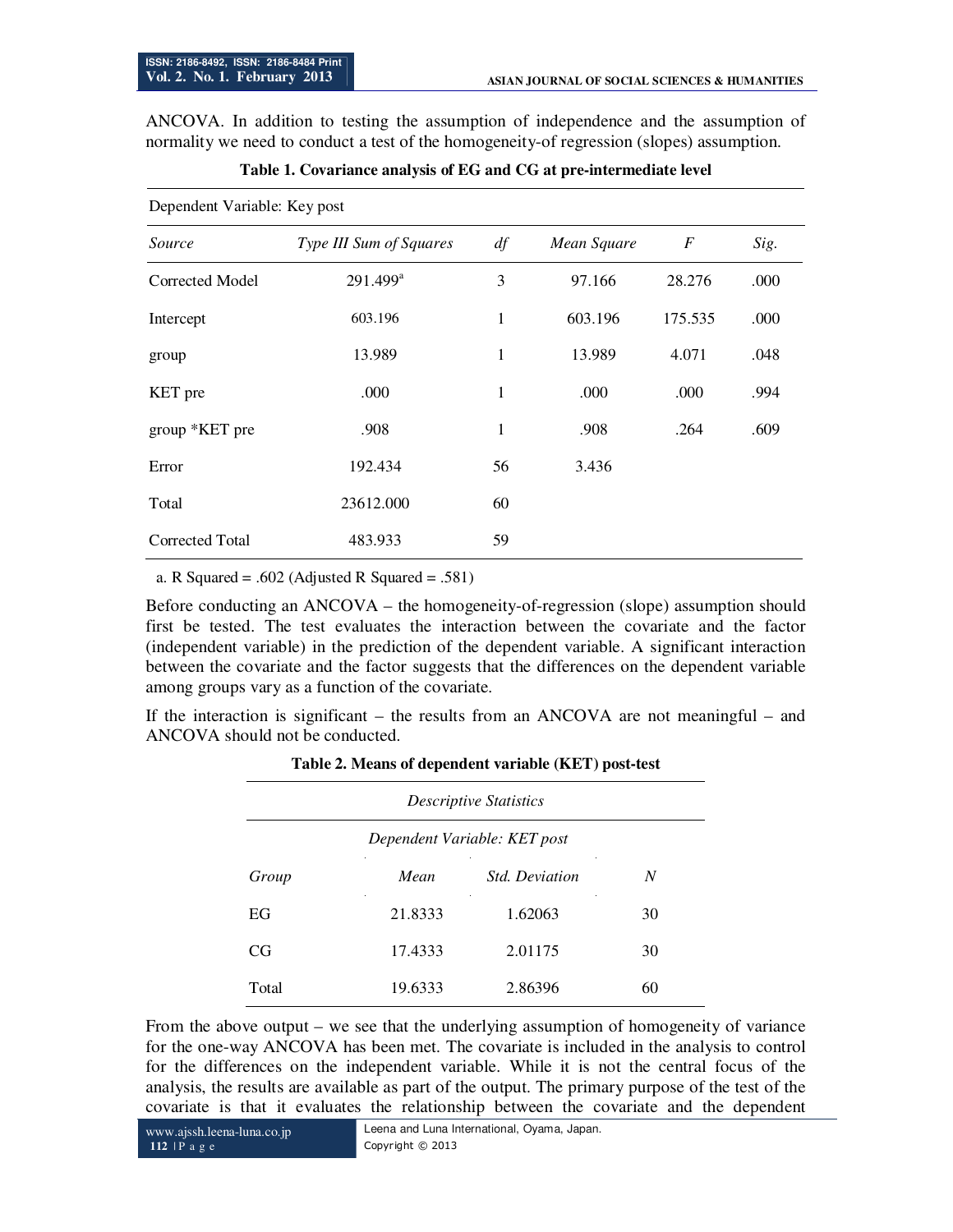variable, controlling for the factor this relationship is significant. Additionally, what this shows us is that there is a relationship (effect) between the covariate and the dependent variable. Had this not been significant, the question then would be on the appropriateness of the selection of the covariate. Recall that the covariate must be linearly related to the dependent variable.

| Table 3. Estimated Marginal Means at pre-intermediate level |                  |            |             |             |  |  |
|-------------------------------------------------------------|------------------|------------|-------------|-------------|--|--|
| <i>Estimates</i>                                            |                  |            |             |             |  |  |
| Dependent Variable: KET post<br>95% Confidence Interval     |                  |            |             |             |  |  |
| group                                                       | Mean             | Std. Error | Lower Bound | Upper Bound |  |  |
| exper                                                       | $21.867^{\rm a}$ | .365       | 21.136      | 22.598      |  |  |
| cont.                                                       | $17.400^{\circ}$ | .365       | 16.668      | 18.131      |  |  |

These numbers uncover the fact that the mean of experimental group is considerably higher than that of the control group; which proves the effect of teaching strategies on the experimental group.



As it is observable through the graph above there is a linear relationship between the pre-test and post-test because the slopes are parallel which means the relation between variables in both groups has been alike.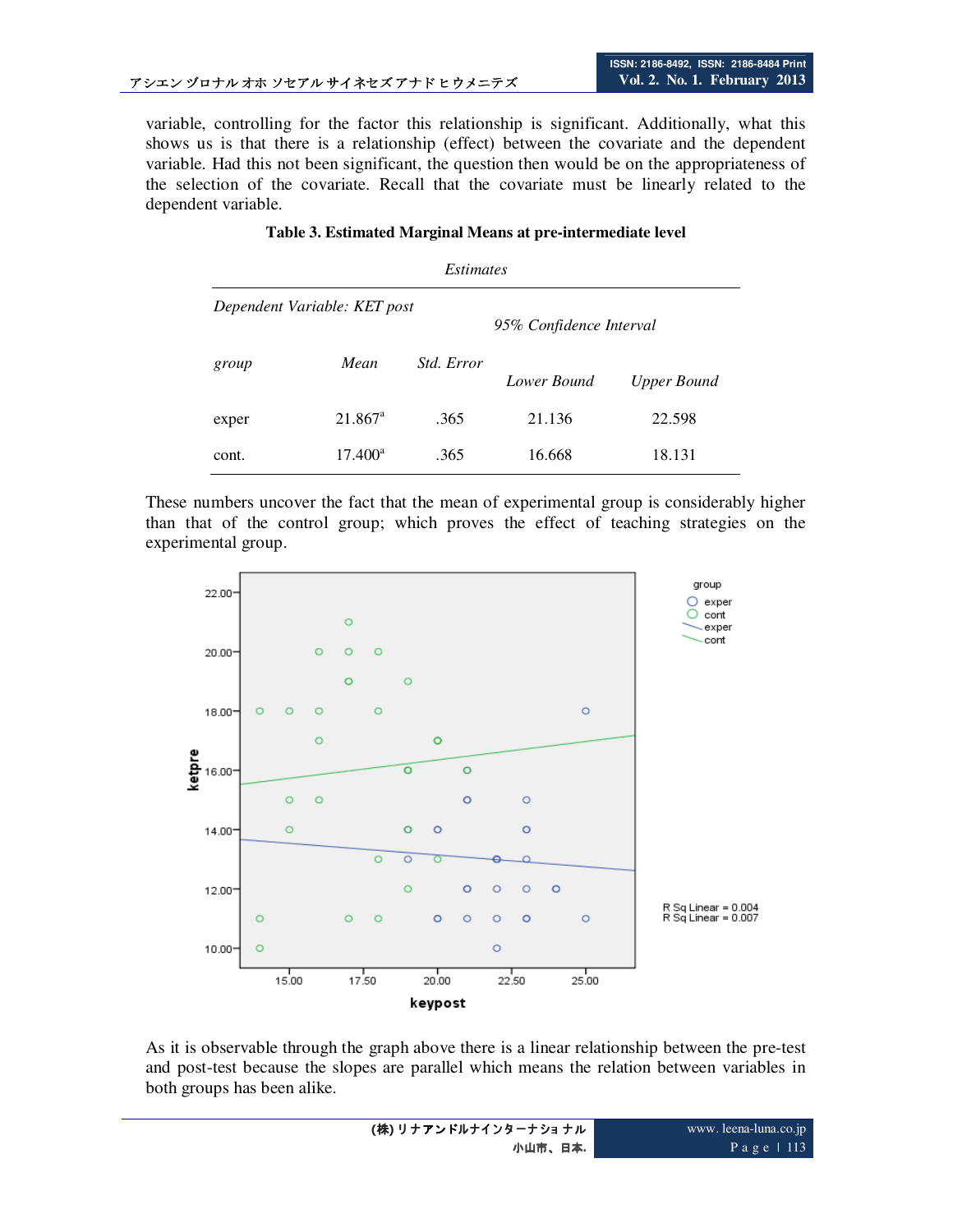| Group |                    | N  | Minimum | <i>Maximum</i> | Mean    | <i>Std. Deviation</i> |
|-------|--------------------|----|---------|----------------|---------|-----------------------|
| EG    | KET pre            | 30 | 10.00   | 18.00          | 13.0000 | 1.94759               |
|       | <b>KET</b> post    | 30 | 19.00   | 25.00          | 21.8333 | 1.62063               |
|       | Valid N (listwise) | 30 |         |                |         |                       |
| CG    | KET pre            | 30 | 10.00   | 21.00          | 16.0333 | 3.07922               |
|       | <b>KET</b> post    | 30 | 14.00   | 21.00          | 17.4333 | 2.01175               |
|       | Valid N (listwise) | 30 |         |                |         |                       |

#### **Table 5. Descriptive statistics of EG & CG at pre-intermediate level**

*Descriptive Statistics*

Note: The mean of experimental group for the pre-test equals 13.000, while it has risen up to 21.000 for the post-test. The mean has not significantly changed in the control group; it was 16.0333 in the pre-test, and 17.4333 for the post-test.

### **DISCUSSION**

The main purpose of this study was to identify the effect of teaching strategies on Iranian EFL teenage learners' listening comprehension ability. The results indicated that EG listening comprehension ability was significantly improved after the treatment.

#### **Hypothesis Analysis**

Having reported and presented the findings of the study, the researcher discusses the results, answers the research question and compares and contrasts it with other available and relevant findings found in the literature in this part.

RQ: Does teaching strategies affect Iranian EFL Teenage learners' listening comprehension ability at pre-intermediate? The null hypothesis teaching strategies does not affect Iranian EFL learners listening comprehension ability at pre-intermediate was rejected considering the findings through this study. Ellis (2003) regards listening to another language as task at a high level of difficulty in cognitive terms and therefore demanding full attention. Second language listeners appear to fall into two groups, namely the risk takers and the risk avoiders. The first group of listeners forms hypotheses as to meaning while recognizing little of the signal. The latter demand a large amount of hard bottom-up evidence before they draw conclusion as to the overall meaning. Neither, however, reacts in groups of listeners the way they would in L1 listening problems where the employ different listening skills/techniques.

# **SUGGESTION FOR FURTHER RESEARCH**

This study discovered a good deal of information on the basis of certain characteristics. As the participants of this study were teenagers, a change can be made in the settings to examine adult learners. And because of the limitations relating to location of this study, the same study can be conducted in other parts of the country. Finally the participants of this study were all female with average age of 13-17 years old .Similar studies can change variables of age and gender.